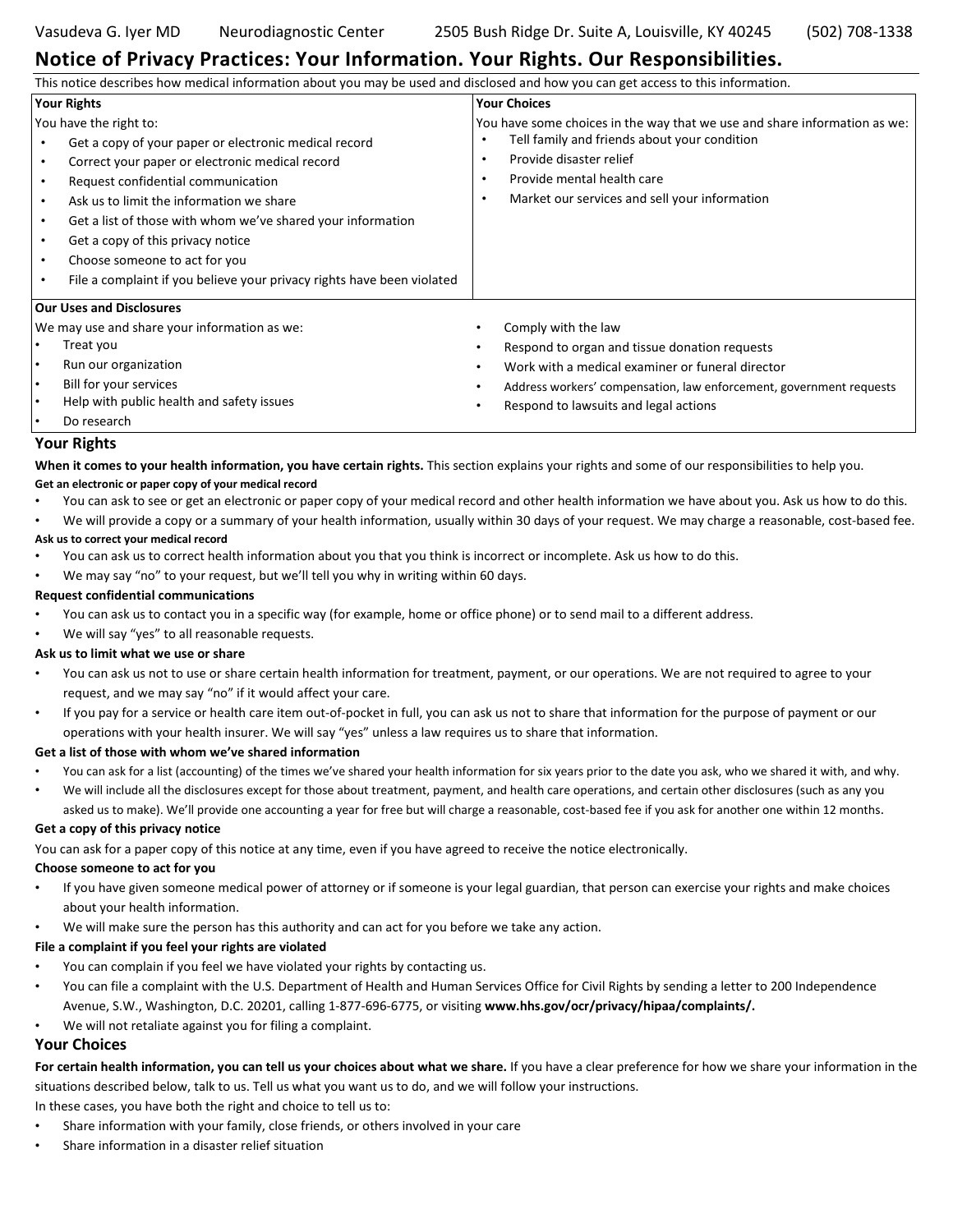*If you are not able to tell us your preference, for example if you are unconscious, we may go ahead and share your information if we believe it is in your best interest. We may also share your information when needed to lessen a serious and imminent threat to health or safety.*

In these cases we never share your information unless you give us written permission:

- Marketing purposes
- Sale of your information
- Most sharing of psychotherapy notes

#### **Our Uses and Disclosures**

#### **How do we typically use or share your health information?**

We typically use or share your health information in the following ways.

#### **Treat you**

We can use your health information and share it with other professionals who are treating you.

*Example: A doctor treating you for an injury asks another doctor about your overall health condition.*

#### **Run our organization**

We can use and share your health information to run our practice, improve your care, and contact you when necessary.

*Example: We use health information about you to manage your treatment and services.* 

#### **Bill for your services**

We can use and share your health information to bill and get payment from health plans or other entities.

*Example: We give information about you to your health insurance plan so it will pay for your services.* 

#### **How else can we use or share your health information?**

We are allowed or required to share your information in other ways – usually in ways that contribute to the public good, such as public health and research. We have to meet many conditions in the law before we can share your information for these purposes. For more information see:

#### [www.hhs.gov/ocr/privacy/hipaa/understanding/consumers/index.html](http://www.hhs.gov/ocr/privacy/hipaa/understanding/consumers/index.html)**.**

#### **Help with public health and safety issues**

We can share health information about you for certain situations such as:

- Preventing disease
- Helping with product recalls
- Reporting adverse reactions to medications
- Reporting suspected abuse, neglect, or domestic violence
- Preventing or reducing a serious threat to anyone's health or safety

#### **Do research**

We can use or share your information for health research.

#### **Comply with the law**

We will share information about you if state or federal laws require it, including with the Department of Health and Human Services if it wants to see that we're complying with federal privacy law.

#### **Respond to organ and tissue donation requests**

We can share health information about you with organ procurement organizations.

#### **Work with a medical examiner or funeral director**

We can share health information with a coroner, medical examiner, or funeral director when an individual dies.

### **Address workers' compensation, law enforcement, and other government requests**

We can use or share health information about you:

- For workers' compensation claims
- For law enforcement purposes or with a law enforcement official
- With health oversight agencies for activities authorized by law
- For special government functions such as military, national security, and presidential protective services

#### **Respond to lawsuits and legal actions**

We can share health information about you in response to a court or administrative order, or in response to a subpoena.

### **Our Responsibilities**

- We are required by law to maintain the privacy and security of your protected health information.
- We will let you know promptly if a breach occurs that may have compromised the privacy or security of your information.
- We must follow the duties and privacy practices described in this notice and give you a copy of it.
- We will not use or share your information other than as described here unless you tell us we can in writing. If you tell us we can, you may change your mind at any time. Let us know in writing if you change your mind.

For more information see[: www.hhs.gov/ocr/privacy/hipaa/understanding/consumers/noticepp.html](http://www.hhs.gov/ocr/privacy/hipaa/understanding/consumers/noticepp.html)**.**

#### **Changes to the Terms of this Notice**

We can change the terms of this notice, and the changes will apply to all information we have about you. The new notice will be available upon request, in our office, and on our web site.

Effective Date of this Notice: 03/04/2019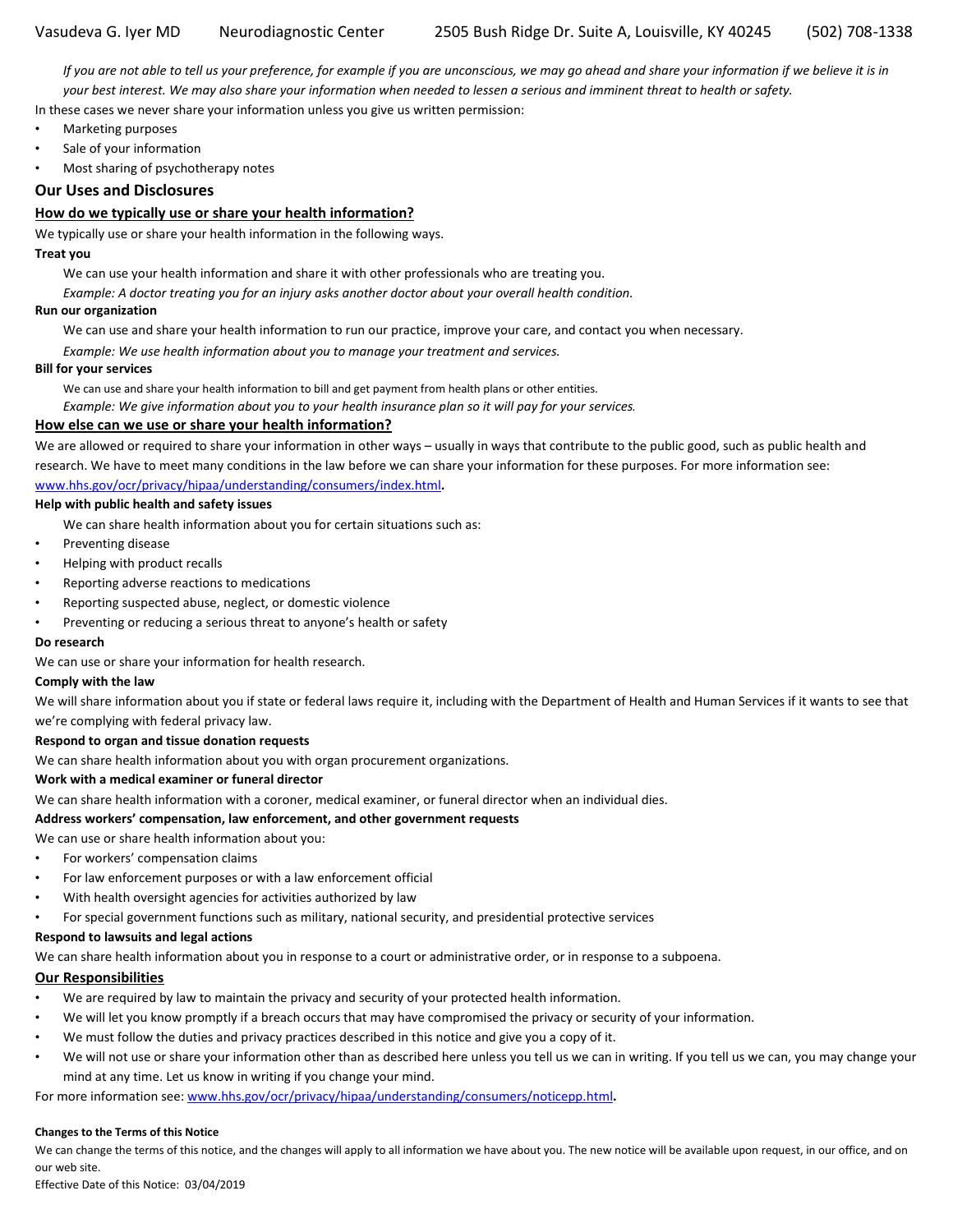

**OFFICE**

# **SUS DERECHOS SOBRE LA INFORMACIÓN SOBRE SU SALUD**

La mayoría de nosotros sentimos que nuestra información de salud es privada y que debe ser protegida. Es por eso que hay una ley federal que establece normas para los proveedores de atención médica y las compañías de seguro médico acerca de quién puede ver y recibir información sobre nuestra salud. Esta ley, llamada Health Insurance Portability and Accountability Act of 1996 (HIPAA), le da derechos sobre la información sobre su salud, incluso el derecho a obtener una copia de esa información, a asegurarse de que es correcta y a saber quién la ha visto.

## **Obténgala**

Usted puede solicitar ver u obtener una copia de su archivo médico y otra información médica. Si desea una copia, es posible que tenga que presentar una solicitud por escrito y pagar el costo de la copia y del correo. En la mayoría de los casos, se le deben dar las copias dentro de los 30 días.

## **Contrólela**

Usted puede pedir que se cambie cualquier información incorrecta de su archivo o que se agregue información a su archivo si usted piensa que falta algo o que la información no está completa. Por ejemplo, si usted y su hospital coinciden en que el archivo tiene un resultado erróneo de un análisis, el hospital debe cambiarlo. Incluso si el hospital considera que el resultado del análisis es correcto, usted igual tiene derecho a que se indique en el archivo que usted no está de acuerdo. En la mayoría de los casos, el archivo debe ser actualizado dentro de los 60 días.

## **Sepa quién la ha visto**

Por ley, la información sobre su salud puede utilizarse y darse a conocer por razones específicas que no están directamente relacionadas con su atención, como garantizar que los médicos den una buena atención, garantizar que los hogares de ancianos estén limpios y sean seguros, informar sobre la presencia de gripe en su zona o presentar los informes exigidos por la ley estatal o federal. En muchos de estos casos, usted puede averiguar quién ha visto la información sobre su salud. Usted puede:

**Saber cómo su médico o la compañía de seguro médico usan e intercambian la información sobre su salud.** Por lo general, la información sobre su salud no puede utilizarse sin su permiso para fines que no estén directamente relacionados con su atención médica. Por ejemplo, su médico no puede comentársela a su empleador, o revelarla para fines de mercadeo y publicidad sin su autorización escrita. Probablemente usted recibió un aviso que le dice cómo su información médica puede ser usada en su primera visita a un proveedor de servicios médicos nuevo o cuando usted tenga un nuevo seguro médico, pero en cualquier momento usted puede pedir otra copia. •